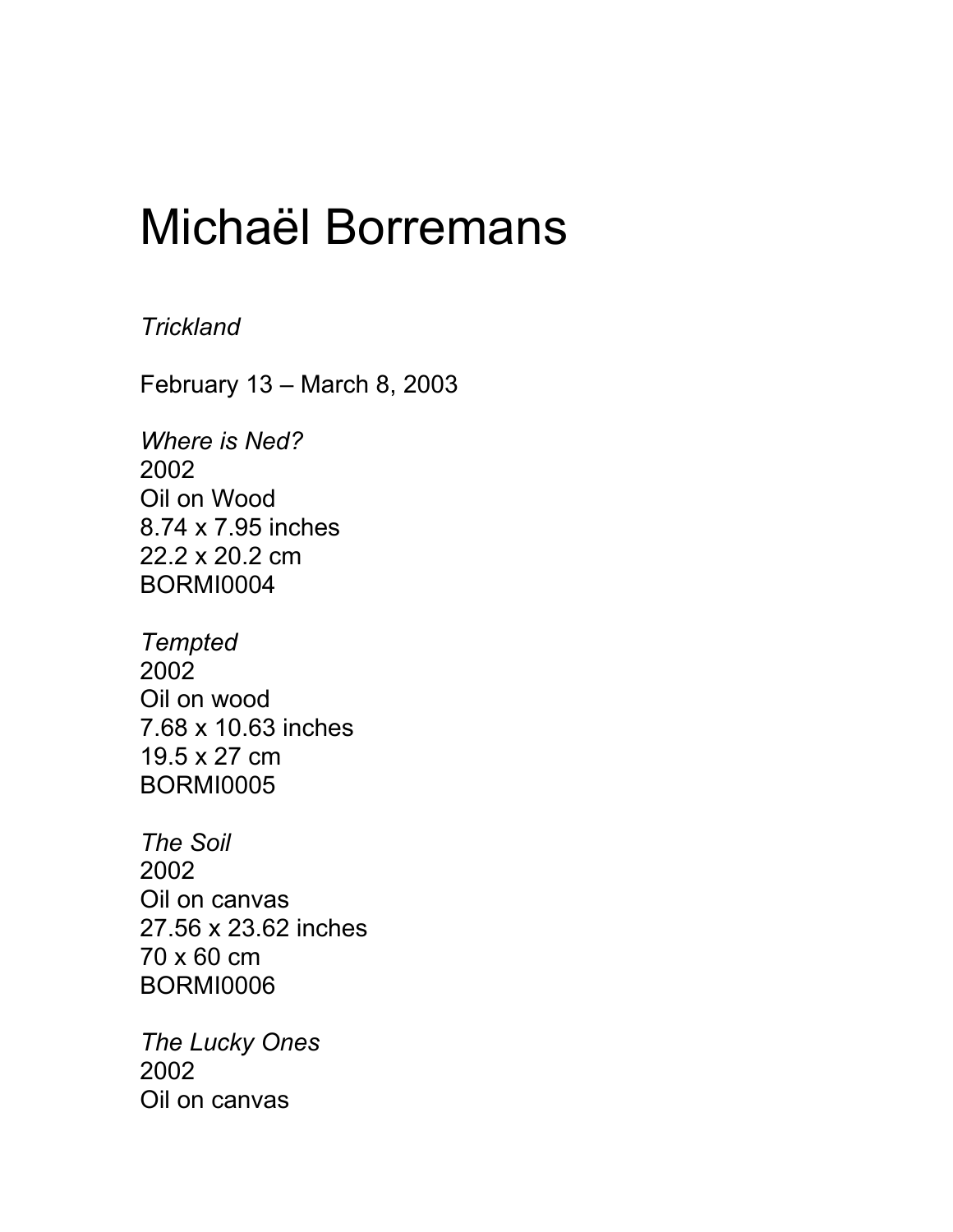31.5 x 39.37 inches 80 x 100 cm BORMI0008

*The Evening Walk* 2002 Oil on canvas 59.06 x 43.31 inches 150 x 110 cm BORMI0009

*Jenny* 2002 Oil on canvas 12.2 x 19.29 inches 31 x 49 cm BORMI0011

*The Clash* 2002 Oil on canvas 23.62 x 27.56 inches 60 x 70 cm BORMI0012

*Rachel II (The Procession)* 2002 Oil on canvas 19.69 x 16.54 inches 50 x 42 cm BORMI0013

*Rachel* 2002 Oil on canvas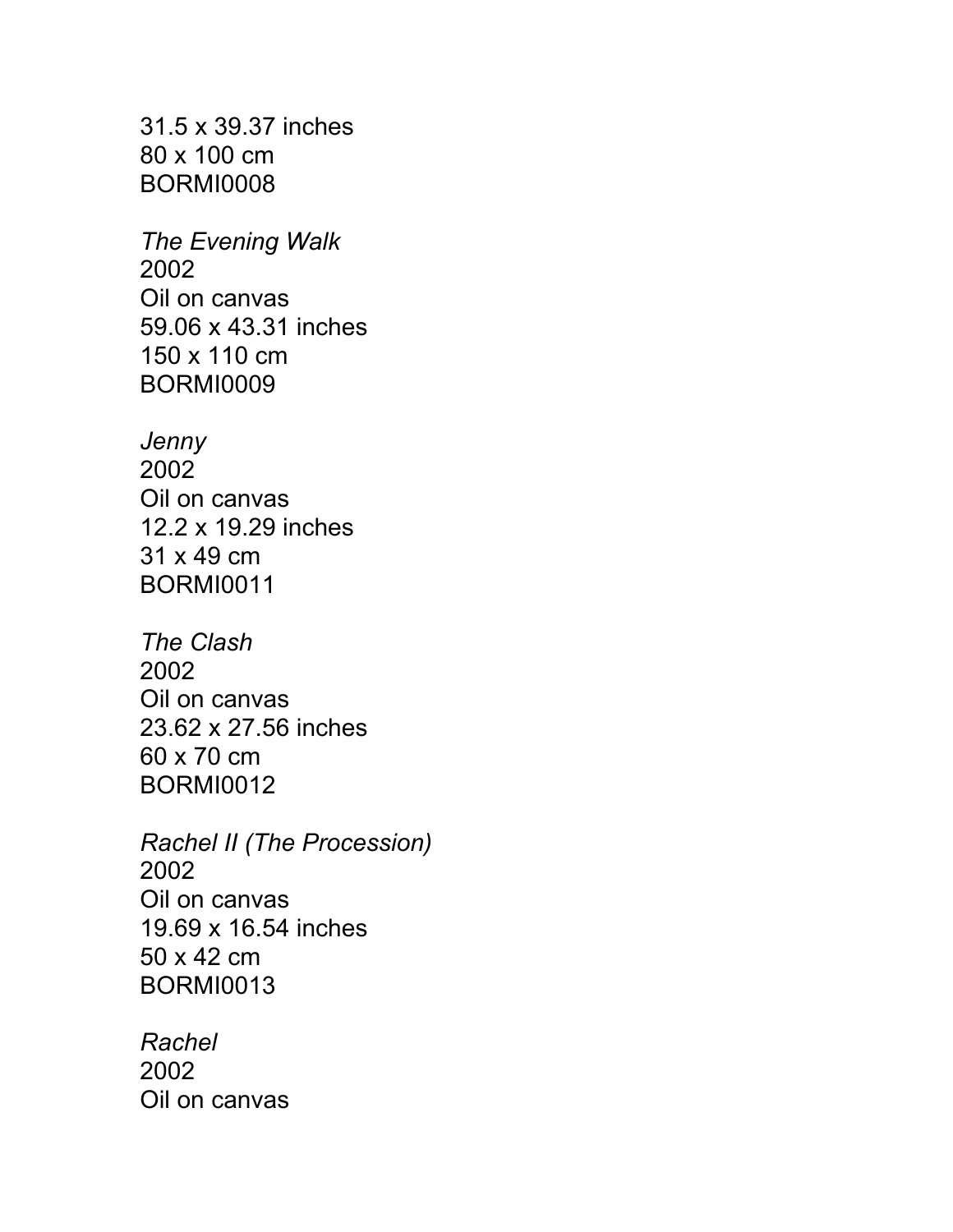19.69 x 16.54 inches 50 x 42 cm BORMI0014

*Trickland (I-Large)* 2002 Oil on canvas 39.37 x 70.87 inches 100 x 180 cm BORMI0015

*The Burden Of Ideas* 2000 Mixed media on cardboard 9.45 x 11.81 inches 24 x 30 cm BORMI0001

*Add and Remove* 2002 Oil on canvas 27.56 x 23.62 inches 70 x 60 cm BORMI0016

*Trickland (II-Large)* 2002 Oil on canvas 39.37 x 70.87 inches 100 x 180 cm BORMI0018

*Small Landscape* 2002 pencil and watercolor on cardboard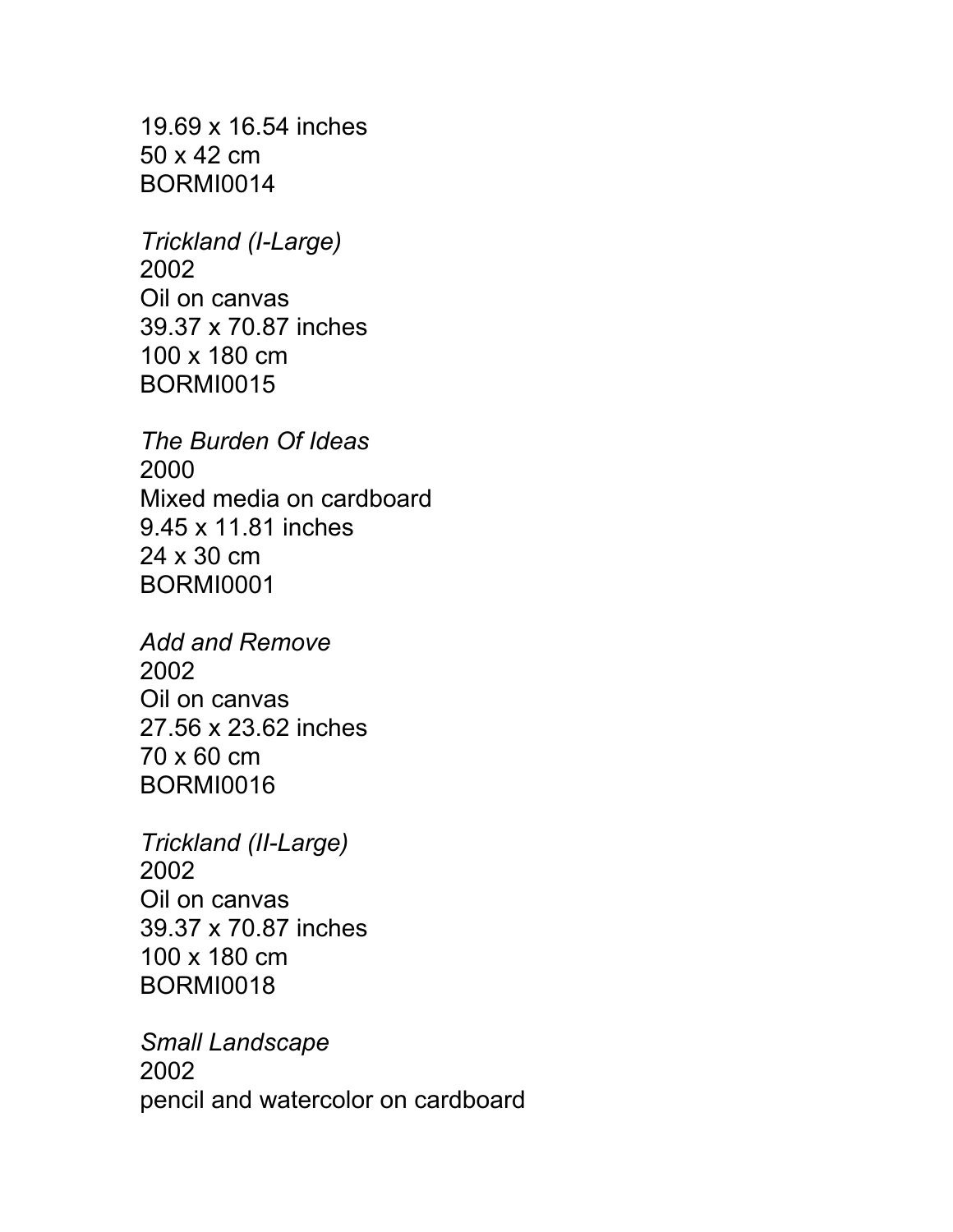Unframed: 4.13 x 12.72 inches 10.5 x 32.3 cm Framed: 12.83 x 21.1 inches 32.6 x 53.6 cm BORMI0019

*The Common World* 2002 Pencil, ink, varnish and watercolor on paper Unframed: 6.42 x 9.65 inches 16.3 x 24.5 cm Framed: 18.92 x 21.79 inches 48.05 x 55.35 cm BORMI0020

*The Journey (Lower Tatra)* 2002 Pencil, ink, varnish and watercolor on cardboard Unframed: 7.95 x 9.13 inches 20.2 x 23.2 cm Framed: 15.31 x 14.21 inches 38.9 x 36.1 cm BORMI0021

*The Journey* 2002 Pencil, ink, varnish and watercolor on cardboard Unframed: 5.94 x 8.7 inches 15.1 x 22.1 cm Framed: 18.92 x 21.44 inches 48.05 x 54.45 cm BORMI0022

*The Journey 2* 2002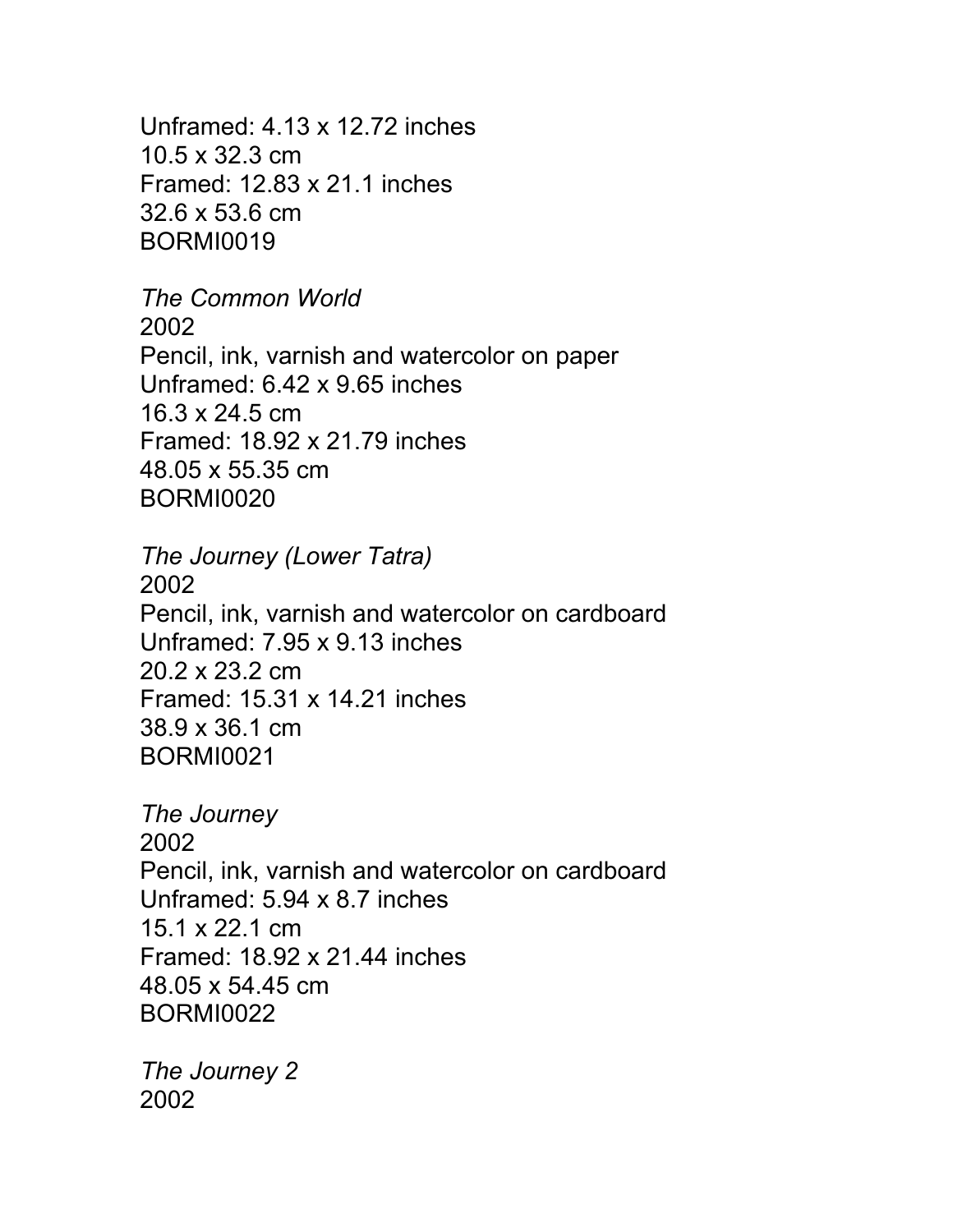Pencil, watercolor, varnish and coffee on Unframed: 5.51 x 9.06 inches 14 x 23 cm Framed: 22.24 x 18.92 inches 56.5 x 48.05 cm BORMI0023

*The (Courmajeur) Conducinator* 2002 Pencil and watercolor on cardboard Unframed: 6.57 x 9.49 inches 16.7 x 24.1 cm Framed: 18.92 x 21.93 inches 48.05 x 55.7 cm BORMI0024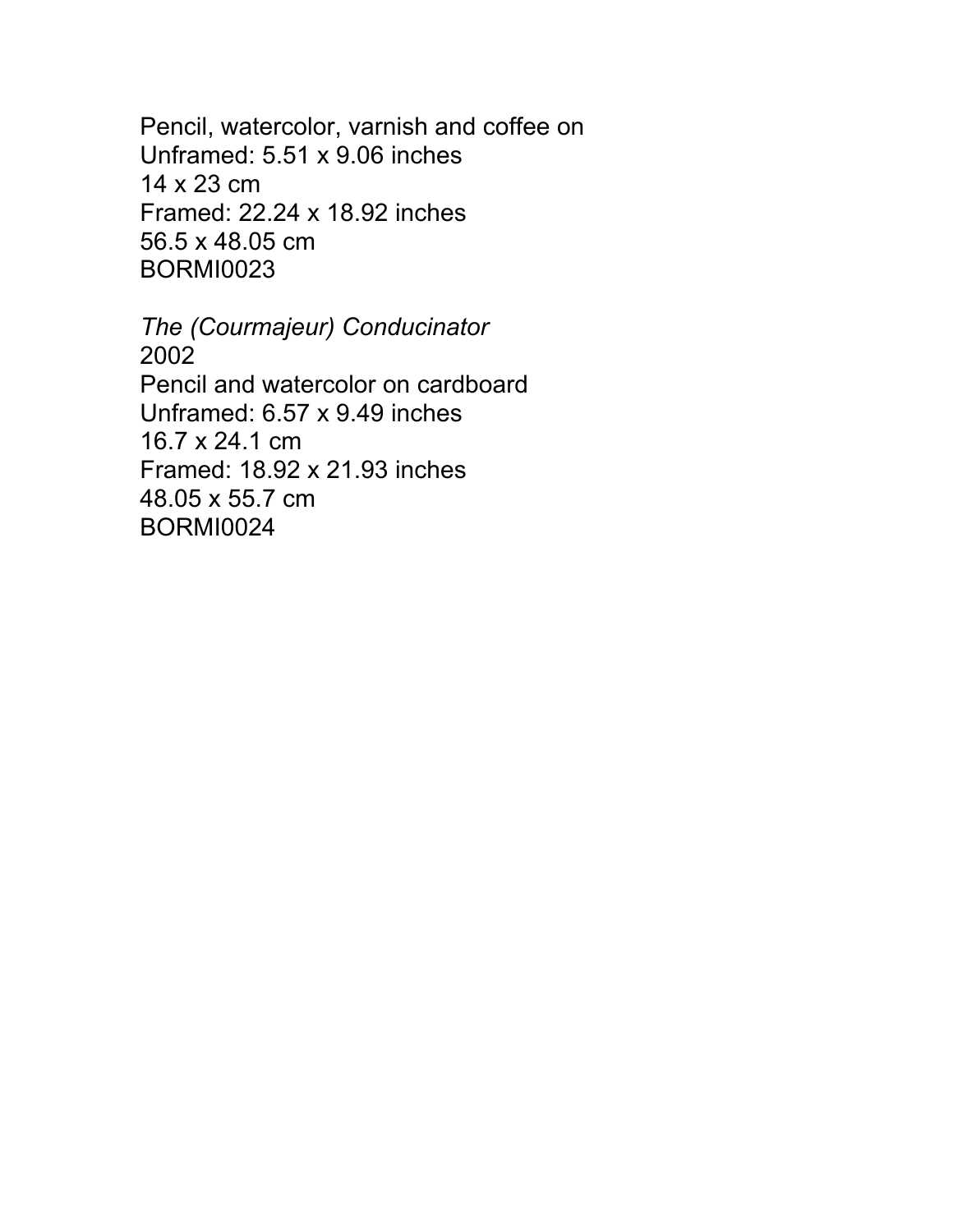## $|2|$

| <b>For Immediate</b><br><b>Release</b> | <b>January 22, 2003</b>     |
|----------------------------------------|-----------------------------|
| <b>Exhibition</b>                      | MICHAËL BORREMANS-TRICKLAND |
| <b>Dates</b>                           | February 13 - March 8, 2003 |

On February 13, the gallery will open an exhibition of new paintings and drawings by Belgian artist Michaël Borremans. This will be the artist's first solo exhibition in the United States. His work was recently included in *Pertaining to Painting*, curated by Paola Morsiani, at the Contemporary Arts Museum in Houston and at the Austin Museum of Art.

Borremans' command of his medium, both on paper and on canvas, is astonishing. He references the great figurative painters, not so much of the 20th century, but from earlier periods. Upon closer inspection, the works reveal idiosyncrasies: light sources, perspectives, points of view, croppings, distinguish these paintings and place them in a contemporary context. Borremans cites as source materials for his work old text books, early photography, pre-war American comics and of course, like so many artists today, film.

For the show at David Zwirner, the artist has made 13 paintings and 6 drawings. The two largest paintings in the show and the namesakes for the exhibition, *Trickland I* and *Trickland II*, show respectively a group of women and a group of men hunched over, while performing mysterious manual labor on a miniature landscape. Although focused on their activities, they seem completely disengaged not only from their endeavors, but also from each other and their physical environment. Here, Borremans's subjects are placed in Kafkaesque situations, where individuals are unimportant, and engage in herd-like activities, as if they are subjected to a force greater than themselves. Crucial information is deliberately withheld, and this void creates a space that is open to different levels of interpretation, and narratives.

All works in *Trickland* suggest an artificial environment and/or reality, created by human figures. While an initial reading of the work could suggest toy factories or model train landscapes, it quickly becomes clear that these constructs really hint at an alternative reality. Other paintings in the group, such as the portrait-like works, *Tempted*, *Where is Ned?*, *The Soil*, and *The Conman (Part II)*, seem to suggest that the inhabitants of Trickland are really puppets. His figures appear more like objects arranged in an environment rather than living organisms, and the compositions seem like frozen moments or film stills. Although no literal narrative